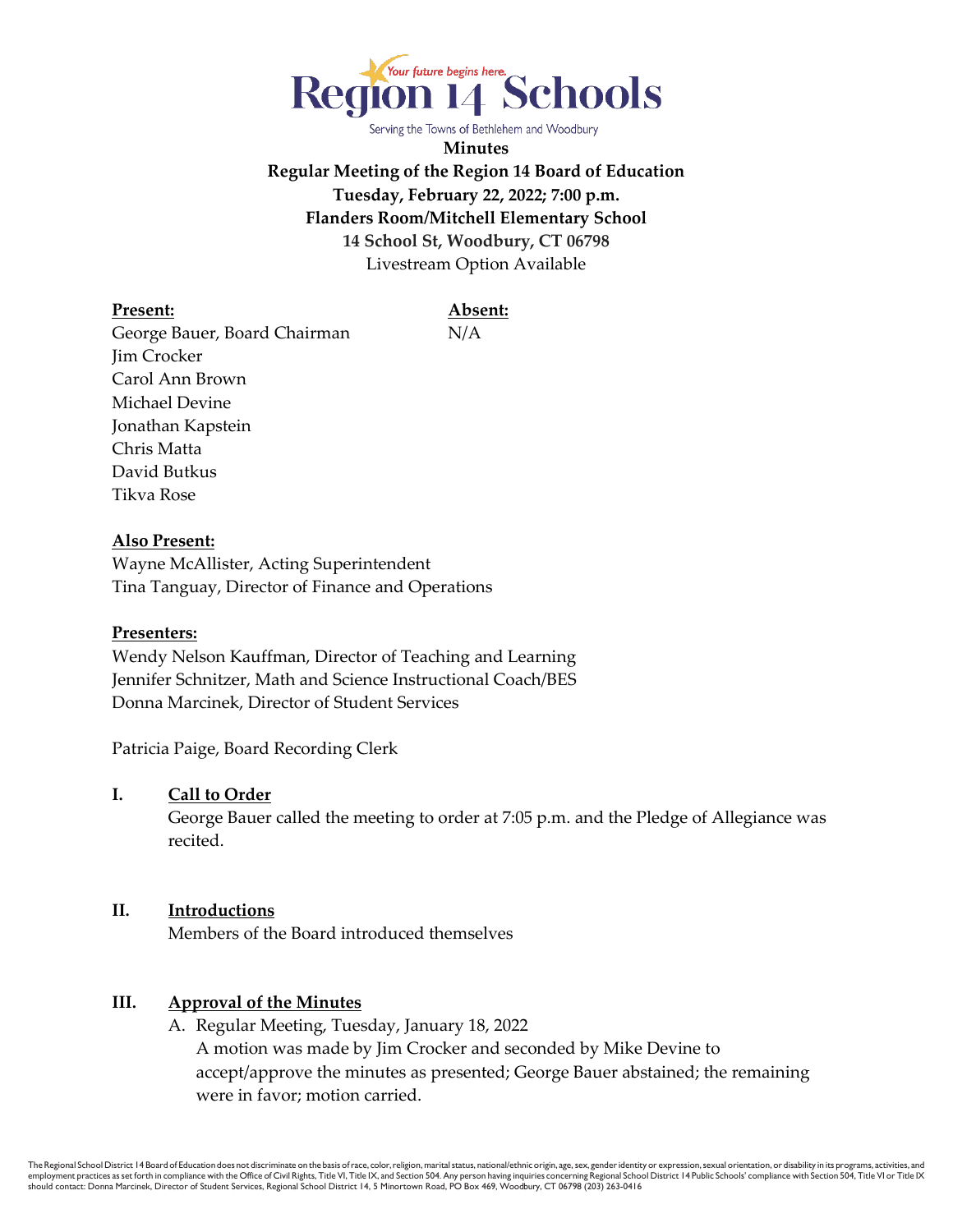# **IV. Acting Superintendent's Report A. Math and Reading Screeners Presentation**

 Mr. McAllister offered a historical look at data collection in the district as a preamble to Ms. Nelson Kauffman's presentation stating that with the 2015/2016 budget, the position of classroom tutor was eliminated in favor of funding an instructional leader's position. The goal was to provide more in-classroom support to teachers. The emphasis on data analysis importance was diminished.

Through Covid grant funding in the 2021/2022 budget, eight interventionists were added in order to provide in-classroom reinforcement. Data analysis has been reemphasized as a measurement tool to plan for progress in both reading and math.

Ms. Wendy Nelson Kauffman, the Director of Teaching and Learning, shared her 2021- 2022 Student Performance Powerpoint presentation, as measured by Math and Literacy Universal Screeners' data for students in grades K-8. Ms. Jennifer Schnitzer, the Math and Science Coordinator at Bethlehem Elementary School, contributed to the explanation of the data that was presented. The mid-term report was comprised of the IReady and NWEA diagnostic fall to winter scores. These screeners satisfy the Connecticut State Department of Education requirement to monitor the district's students with state approved programs in order to determine who needs extra help. With the pandemic, instructional time has been lost. An important element of getting the students back on track was the hiring of the interventionists in each of the district's schools. They provide more targeted instruction with students and allow instructional coaches to help teachers and the students who are most in need. The data presented this evening indicates that the district is on the right track. Results show that students are making more learning progress this year compared to the same time last year.

Results will be provided to parents. In analyzing the of the NWEA report, Ms. Schnitzer indicated that parents should be looking at the trend over time and whether or not they are moving closer to the national norm or moving farther away for those students above the national norm.

A question and answered period with the Board followed.

# **B. Woodbury-Bethlehem Community Music Foundation, Inc. School Grant Application (Informational)**

The purpose of the grant is to build the string program for the Region 14 School District and will go toward the purchase of cellos and string basses. The purchase of these instruments will allow for more students to experience learning a string instrument by having the advantage of borrowing a school instrument. The amount of the grant request is \$10,595 and was submitted by Dr. Jason Bouchard, Fine Arts Chairman.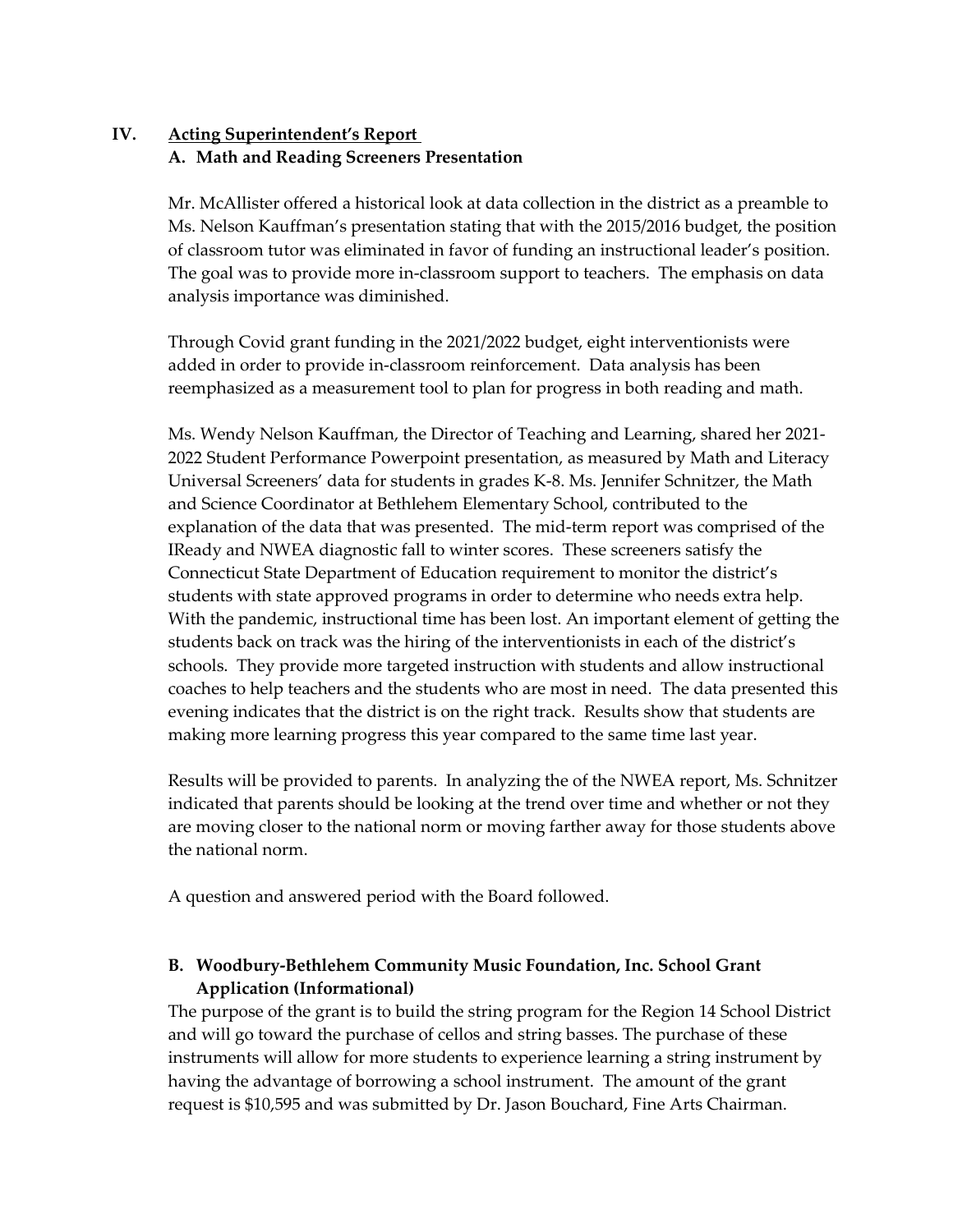# **C. Public Educational and Governmental Programming and Education Technology Investment Account Grant Program (PEGPETIA) (Informational)**

Dr. Jason Bouchard submitted the application requesting \$125,876 for capital and equipment costs related to producing/procuring programming education technology initiatives with a focus of bringing Wifi to the outdoor spaces at each of the schools and connecting all of the library media centers.

# **D. Narcan Training**

Mr. Jeff McKenna from ASAP attended a recent Safe Schools Committee meeting and shared a plan for Narcan training and supplies in the Region 14 School District. Mr. McAllister intends to bring the topic to the administrators at their meeting tomorrow in order to establish a plan for training in the district.

# **E. Personnel Report**

The Personnel Report for January 2022 consisted of several new hires and resignations; their names were read into the record.

# **F. Covid Update**

The Covid data reflects information from Friday, February  $18<sup>th</sup>$  at  $4:00$  p.m. and notes three Covid positive students who attend MES; one student in quarantine who attends MES; no impact from the other schools; district-wide there is a total of four.

Several documents were shared with the Board members from Mr. McAllister over the weekend. The documents originated from the State Department of Public Health and addressed considerations for Boards regarding potential changes to school Covid-19 policies and practices and transitioning to a model of routine respiratory disease prevention and enhanced outbreak management and control for Covid-19 in PreK-12 school settings. Mr. McAllister summarized the information. He also included a history of the state daily test positivity rates.

The state put together a program for Covid-19 self-tests kits and are recommending school districts distribute them to students and staff, two kits each. The district has been allocated 45 cases; bus driver test kits will be available in a separate distribution.

Mr. McAllister's recommendation to that Board is that masks be optional effective Tuesday, March 1<sup>st</sup>; he stressed that respect be exhibited to those students, staff and families that continue to wear them.

There was some discussion on whether or not other mitigation strategies would be considered for removal, i.e. Plexi glass dividers, etc. The topic will be brought to the administrators for further discussion at their meeting tomorrow, with a letter to parents outlining the specifics provided thereafter.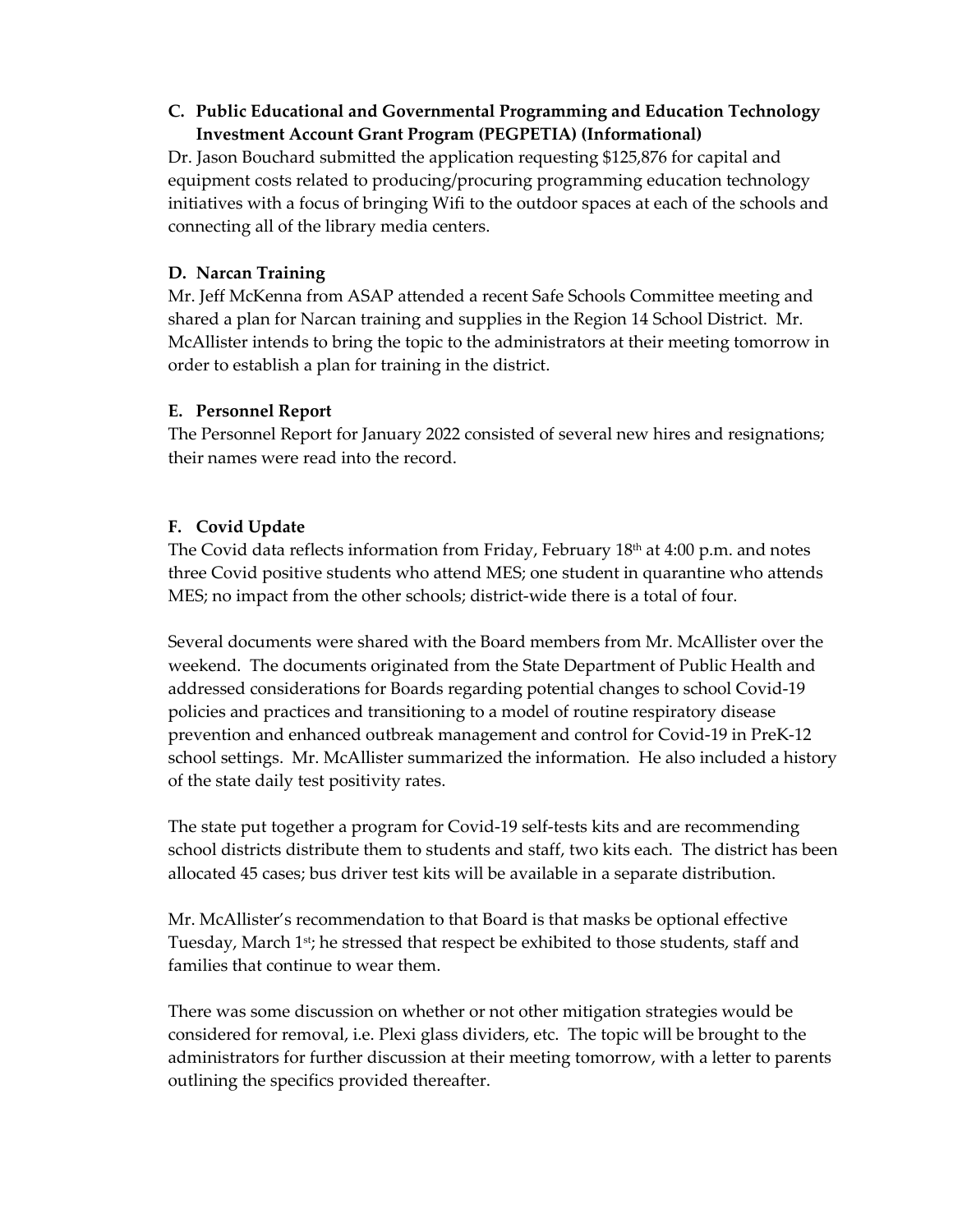For future Covid considerations and in order to be flexible with the ever changing laws, regulations and guidance being issued at the federal, state, and local levels, the district has adopted policy that authorizes the Superintendent of Schools to make such modifications, subject to further action by the Board at a subsequently-convened meeting.

Students will still be required to wear masks on school buses with a decision by the Federal Government anticipated by March 18<sup>th</sup>. The Federal Government can enforce fines on bus companies if they do not comply.

# **V. Committee Reports**

## A. Safe Schools

A Safe Schools committee meeting was held on Thursday, February  $3<sup>rd</sup>$  under the direction of Mr. Devine. Trooper D'elia introduced Sgt. Matt Costella as the new Resident State Trooper of Woodbury. Agenda items included a Law Enforcement/SRO update, body cameras for SRO's, Narcan Training discussions with Mr. McKenna of ASAP, and of importance, the yet to be erected ATT Tower in Bethlehem.

## B. Finance

The Finance Committee meeting included discussions on signage at Woodbury Middle School and the high school. A monthly financial update for January 2022 was also provided along with a food services update and discussions on BAN refinancing. The annual audit report was also reviewed.

#### C. Community Relations

Ms. Carol Ann Brown reported on a number of student athletic achievements and the recent birth of a baby lamb in the Agriscience program. She also highlighted the Grip and Grin project with freshman students and the leukemia Red out Project.

## D. Policy Committee

A Policy Committee meeting was held on Wednesday, February 16th. Topics of discussion included Masks, Title IX policies, Field trips, Food Policy, Visitors in School and Report Cards.

#### E. Adhoc Curriculum Committee

Mr. Kapstein reported that the committee is working on a policy statement.

## **VI. Board Chair's Comments**

Mr. Bauer thanked everyone in the community that reached out to the Board and administration regarding their concerns with Covid 19 policies, current practices and changes. He believes that Covid is still a concerning health issue in the community and mitigation strategies that are in effect now have been in place for a short while, but were put in place during different times. The Superintendent has the responsibility of operational decisions regarding mitigation at the schools.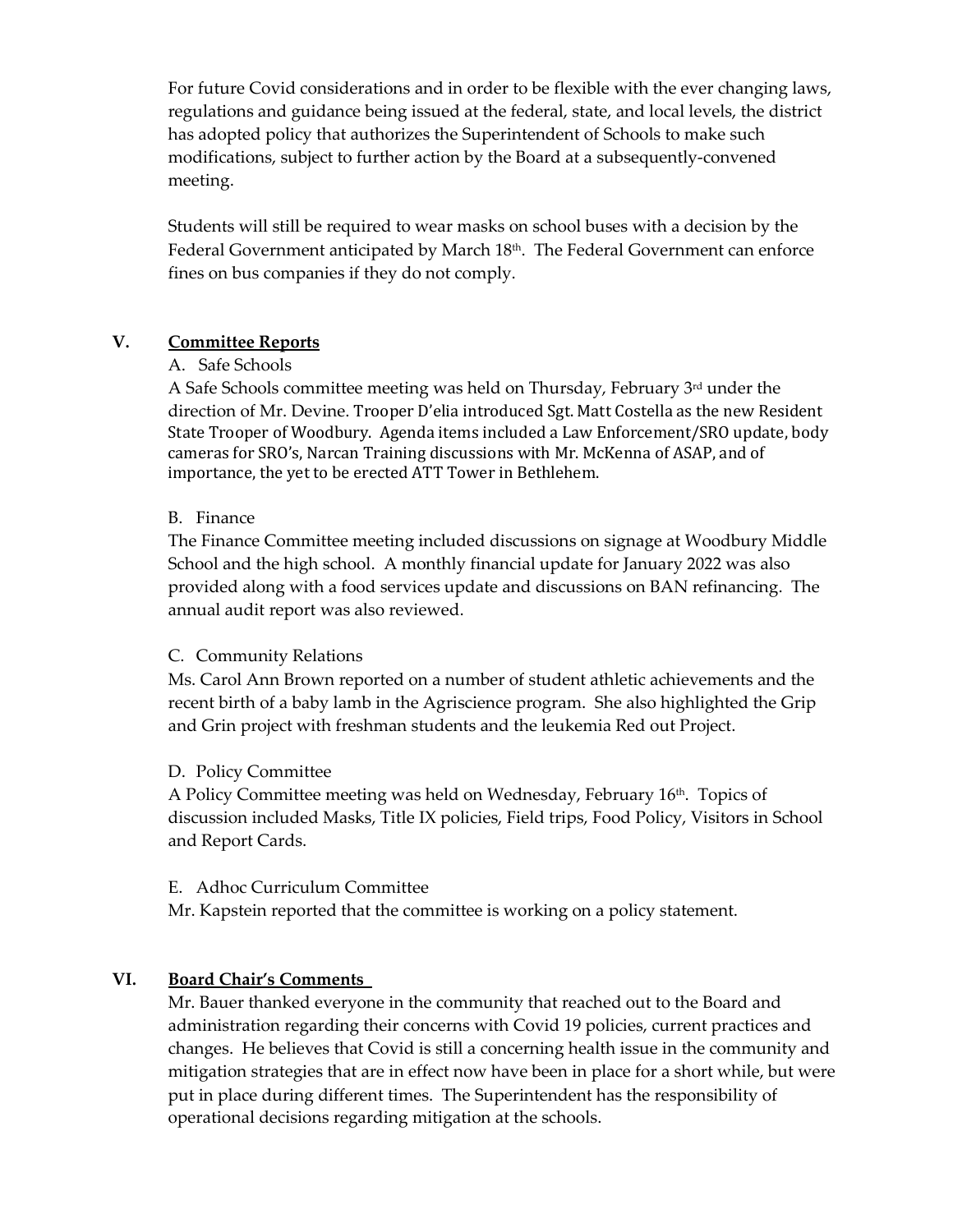# **VII. Privilege of the Floor**

### **Kellyanne and Ray Koemp**

In favor of removing masks from their children

## **Adriana Hackett**

Thanked the Board for all that they do; asked that the Board make lacrosse a program at Nonnewaug High school by spring of 2023; more than a club; suggested a co-op be formed like the football program

## **Alyssa Detmer**

Thanked Mr. McAllister for recommending that masks be optional; government has ignored personal liberties; take a stand and put well-being of children first; be respectful of parents; read some words of wisdom from her daughter, who is currently homeschooled.

# **Kathy Velkey**

Clarified her use of the word "cages" at the last meeting to describe the use of plexi glass barriers in classrooms as one that was said to her by a child; asked if it is fair for children to wear masks on school buses; causes anxiety; test kits contain carcinogens; can't send home with the children; where are they coming from?

# **Sophie Pape**

Having masks optional is a huge blessing to her; did not learn as much last year as she should have; teachers expect so much, not caught up; majority are struggling; hoping to get more time and help to get caught up.

## **Thea Alfes**

Thanked Carol Ann Brown for reporting on the student achievements; stands out as a Board member; amazed we are at the point where the public is thanking the Board for removing masks; against masking on school buses; talked about proper ventilation in school and pexiglass barriers

## **VIII. Old Business**

There was no Old Business

## **IX. New Business**

- A. Policy #4110 Title IX Sexual Harassment (Personnel)
- B. Policy #5145.52 Title IX Sexual Harassment (Students)

 Both policies are a first read; no action; Ms. Marcinek explained that the law changed back in 2020; policy currently in place is outdated and does not align with the current legislation; Ms. Marcinek also explained the different roles within the policy.